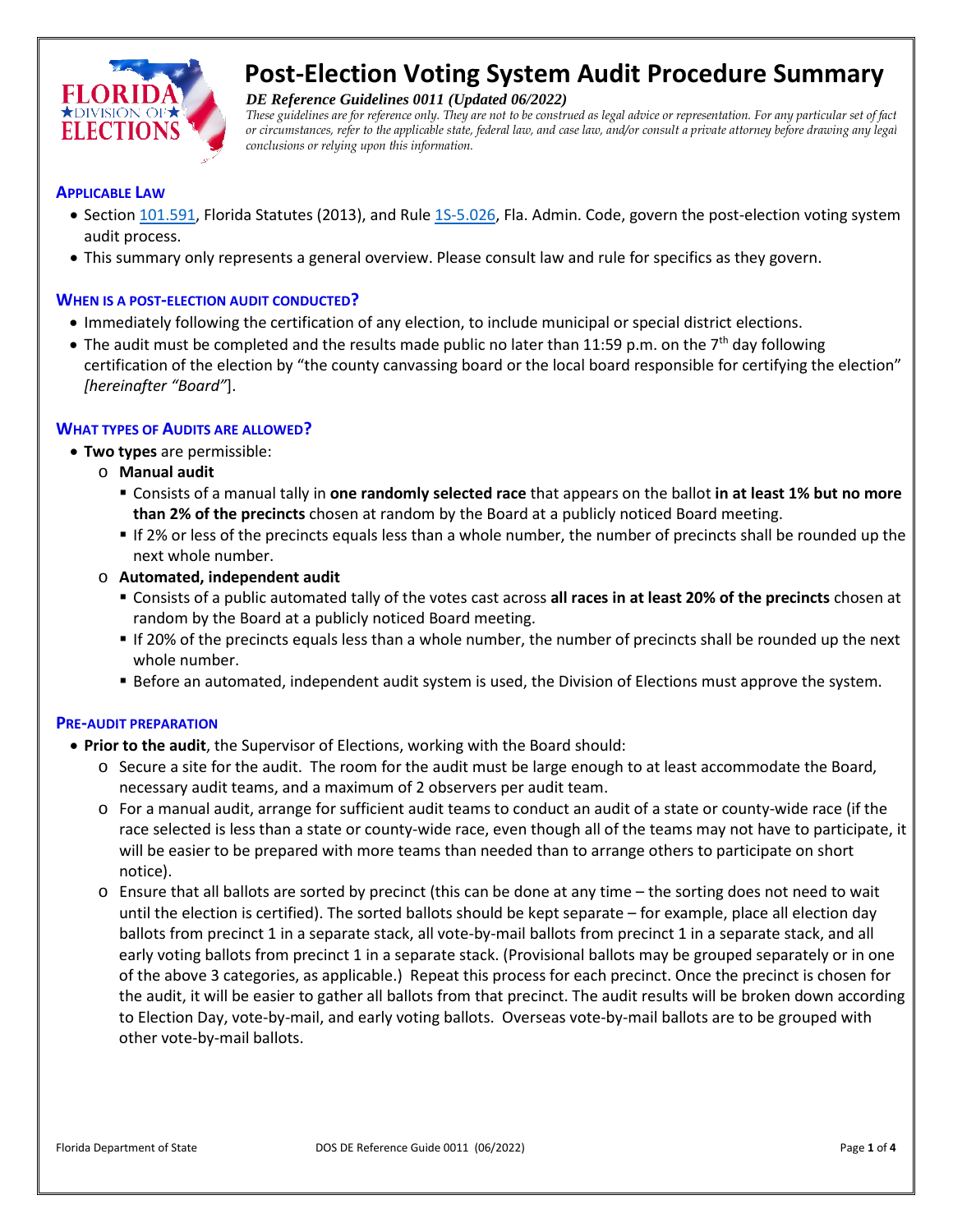## • **Public notice**

- o Ensure public notice (time, date, and place) is provided at least 24 hours in advance of the meeting to conduct the audit, to include the random selection of the race(s) and precincts.
- o The notice may be published before the certification of the official election results, but neither the random selection nor the audit can occur until after the certification.
- o Notice shall be posted in four conspicuous places in the county and on the home page of the Supervisor of Elections' website. (A hyperlink to the notice on the website will satisfy the home page requirement.)

## • **Board Preliminary Duties:**

- $\circ$  A majority of the Board must be present at all times during the manual audit process.
- o At least one Board member must be present during the processing of ballots into the automated independent audit system.
- o Reviews rules and statutes governing audit procedures.
- o Reviews Supervisor of Elections' security procedures for audits.
- o Ensures minutes of the audit are taken, recorded, and maintained.
- o Appoints as many audit teams as necessary.
- o May adopt rules and policies to ensure public does not interfere with audit. If room is not large enough to accommodate all public observers present, the Board must provide for the random selection of observers.
- o Verifies an accurate ballot count exists between the number of ballots cast in the applicable precincts and races and the number of ballots to be audited.
	- If the difference is ½ of 1% or more, the Board must investigate to determine if the discrepancy can be resolved.
	- If discrepancy cannot be resolved, the Board must provide an explanation on the Voting System Post-Election Audit Report, Form [DS-DE 107.](http://doedoe.dos.state.fl.us/rules/adopted-rules/pdf/DSDE107_Voting_Systems_Audit_Report-2013_amendment.pdf)
- o Determine the method of random selection of the race and precincts to be audited in a manner that the public is assured that all races and precincts are included in the selection method. Examples of a selection method: drawing lots, ten-sided dice, and computerized random selection.
	- If multiple municipal or other elections are held on the same day in the county and the Board certifies the elections, only one audit is required but all elections are to be included in the random selection of race(s) and precincts.
- $\circ$  Selection of the race occurs before selection of the precinct(s) in a manual audit. (In an automated, independent audit, all races are included.)
- o To the extent possible, the certified results from the selected race(s) and precincts(s) to be audited must not be disclosed in advance to the audit teams.
- **Handling of ballots**: No person, except a member of the Board, an employee of the Supervisor of Elections, or an audit team member may handle any ballot or ballot container.

## **MANUAL AUDIT PROCEDURES**

- Board makes random selection of race(s) and precinct(s).
- Once begun, a manual audit continues until it is completed. A recess may occur, but security procedures established by the Supervisor of Elections, must account for the security of the ballots and tally results during the recess.

## • **Optical scan ballots**:

- o Election Day, early voted, and vote-by-mail ballots shall be audited separately (provisional ballots shall be audited separately if tabulated separately).
- o Audit team examines ballots and if in agreement places them into one of the following 4 stacks: 1) overvoted, 2) undervoted, 3) Clear voter intent), and 4) unclear voter intent (i.e. ambiguous marks).
- o Audit team sorts the ballots in the "should have been tabulated stack" according to the voter's choice in the audited race (*e.g.*, all votes for Candidate A are placed in one stack, all votes for Candidate B in another stack).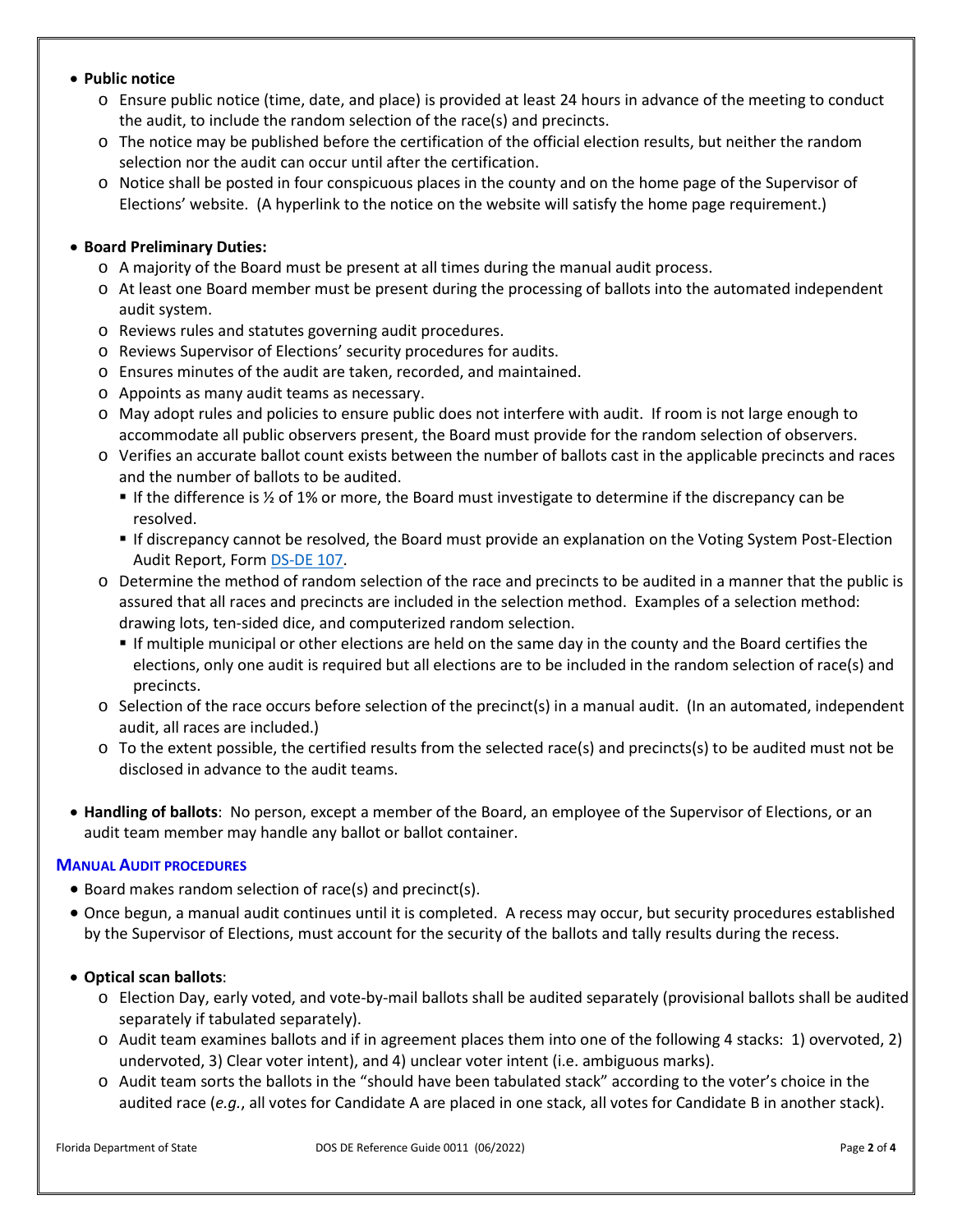- o Audit team tallies the votes from each stack and records the tally on Manual Audit Team Worksheet for Marksense Ballots, [DS-DE 105B.](http://doedoe.dos.state.fl.us/rules/adopted-rules/pdf/DSDE105B_Manual_Audit_Team_Worksheet-Marksense_Ballots.pdf)
- o **For races with "Vote for no more than \_\_\_",** the audit team**:**
	- Sorts undervoted ballots with no selection made and records the count.
	- Sorts the remaining undervoted ballots into two stacks: A stack containing Candidate A and a stack containing the remaining candidates. The audit team records the votes for Candidate A on Manual Audit Team Worksheet for Marksense Ballots[, DS-DE 105B.](http://doedoe.dos.state.fl.us/rules/adopted-rules/pdf/DSDE105B_Manual_Audit_Team_Worksheet-Marksense_Ballots.pdf)
	- Re-sorts the ballots again into two stacks: A stack containing Candidate B and a stack containing the remaining candidates. The audit team records the votes for Candidate B on the Manual Audit Team Worksheet for Marksense Ballots, [DS-DE 105B.](http://doedoe.dos.state.fl.us/rules/adopted-rules/pdf/DSDE105B_Manual_Audit_Team_Worksheet-Marksense_Ballots.pdf)
	- Repeats the above two steps for each subsequent candidate until all candidates' votes are recorded on the [DS-](http://doedoe.dos.state.fl.us/rules/adopted-rules/pdf/DSDE105B_Manual_Audit_Team_Worksheet-Marksense_Ballots.pdf)[DE 105B.](http://doedoe.dos.state.fl.us/rules/adopted-rules/pdf/DSDE105B_Manual_Audit_Team_Worksheet-Marksense_Ballots.pdf)
	- Tallies the votes for each stack and records the tally on Manual Audit Team Worksheet for Marksense Ballots, [DS-DE 105B.](http://doedoe.dos.state.fl.us/rules/adopted-rules/pdf/DSDE105B_Manual_Audit_Team_Worksheet-Marksense_Ballots.pdf)

## • **Results Compilation:**

- o The Supervisor of Elections prints a report from the voting system for the precincts selected which provides the group detail of the number of ballots for Election Day, early voting, vote-by-mail and provisional (unless the provisional ballots are included in one of the other ballot numbers). This report is not to be shown to the audit team members.
- o The Board compares the numbers listed on the report from voting system with those from the manual audit
	- If the manual tally and official totals match, the result is listed on the Precinct Summary for Manual Audit, [DS-](http://doedoe.dos.state.fl.us/rules/adopted-rules/pdf/DSDE106_Precinct_Summary-Manual_Audit_2013_amendments.pdf)[DE 106.](http://doedoe.dos.state.fl.us/rules/adopted-rules/pdf/DSDE106_Precinct_Summary-Manual_Audit_2013_amendments.pdf)
	- If there is a discrepancy of less than  $\frac{1}{2}$  of 1%, the Board shall record the result, expressed as a percentage of agreement (i.e., 99.98%), on the Voting System Post-Election Audit Report, [DS-DE 107.](http://doedoe.dos.state.fl.us/rules/adopted-rules/pdf/DSDE107_Voting_Systems_Audit_Report-2013_amendment.pdf)
	- If there is a discrepancy of more than  $\frac{1}{2}$  of 1%, the Board shall determine if it can be reconciled by further review of the official results with the audit teams' stacks.
	- If discrepancy is still more than  $\frac{1}{2}$  of 1%, a different audit team conducts a manual re-tally. If the totals do not match, the Board will record such on the Precinct Summary for Manual Audit, [DS-DE 106.](http://doedoe.dos.state.fl.us/rules/adopted-rules/pdf/DSDE106_Precinct_Summary-Manual_Audit_2013_amendments.pdf)
- o By December 15 of a general election year, the Board must provide a report of the audit results to the Department of State.

## **AUTOMATED INDEPENDENT AUDIT (AIA) PROCEDURES**

- **AIA software test**: Before scanning ballots in any election, the Supervisor of Elections must test the tabulation accuracy of the AIA software by performing a logic and accuracy test on all scanners used for scanning ballots.
- **AIA system test**: Before beginning an AIA, the Board shall test the AIA system to ascertain that the system will correctly count the votes cast.
- **Board makes random selection of precinct(s)**: All races in the precinct(s) chosen will be tallied.
- **Official paper ballots**: The AIA system shall produce and print the tally for all races from the selected precincts of ballots cast by ballot type (i.e. at the lowest level of aggregation).
- **Results Compilation:**
	- o After the AIA system has finalized its tally, the Board or AIA system shall compile and compare the results to the official vote totals for all races in the selected precincts.
		- The results of the AIA shall be produced as a summary report listing the number of ballot and vote discrepancies computed at the lowest level of aggregation reported in the election.
		- If there is a discrepancy of less than ½ of 1%, the Board shall record the result, expressed as a percentage of agreement (i.e., 99.98%), on the Voting System Post-Election Audit Report, [DS-DE 107.](http://doedoe.dos.state.fl.us/rules/adopted-rules/pdf/DSDE107_Voting_Systems_Audit_Report-2013_amendment.pdf)
		- If the discrepancy is  $\frac{1}{2}$  of 1% or more, the Board:
			- Must investigate by reviewing the ballot images or extracts therefrom to ascertain if the vote was marked in a race that likely was not read by the voting system tabulator or AIA system.